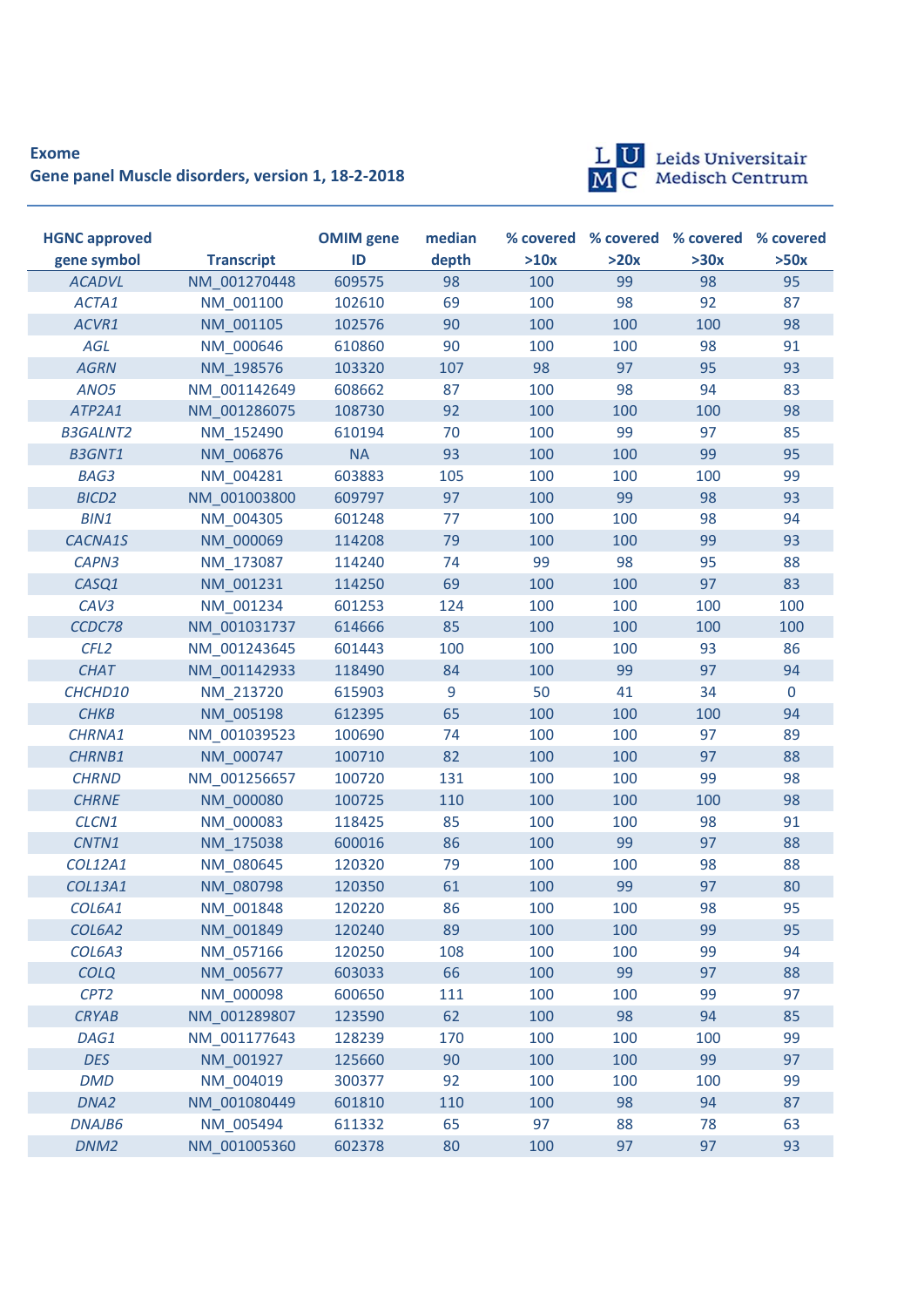| <b>HGNC approved</b><br>gene symbol | <b>Transcript</b> | <b>OMIM</b> gene<br>ID | median<br>depth | >10x | >20x | % covered % covered % covered % covered<br>>30x | >50x |
|-------------------------------------|-------------------|------------------------|-----------------|------|------|-------------------------------------------------|------|
| DOK7                                | NM 001256896      | 610285                 | 128             | 100  | 100  | 100                                             | 100  |
| DPAGT1                              | NM 001382         | 191350                 | 66              | 100  | 100  | 100                                             | 92   |
| DPM <sub>2</sub>                    | NM 003863         | 603564                 | 74              | 100  | 99   | 96                                              | 94   |
| DPM3                                | NM 018973         | 605951                 | 114             | 100  | 100  | 100                                             | 100  |
| DYNC1H1                             | NM_001376         | 600112                 | 97              | 100  | 100  | 99                                              | 97   |
| <b>DYSF</b>                         | NM 001130979      | 603009                 | 78              | 100  | 100  | 98                                              | 88   |
| ECEL1                               | NM 001290787      | 605896                 | 86              | 100  | 98   | 94                                              | 91   |
| <b>EMD</b>                          | NM 000117         | 300384                 | 86              | 100  | 100  | 98                                              | 93   |
| ENO <sub>3</sub>                    | NM 001976         | 131370                 | 119             | 100  | 100  | 100                                             | 99   |
| ERBB3                               | NM 001005915      | 190151                 | 138             | 100  | 100  | 100                                             | 87   |
| EXOSC8                              | NM 181503         | 606019                 | 55              | 99   | 89   | 80                                              | 57   |
| <b>FAM111B</b>                      | NM 001142703      | 615584                 | 127             | 100  | 100  | 100                                             | 100  |
| FHL1                                | NM 001159703      | 300163                 | 64              | 100  | 97   | 91                                              | 77   |
| <b>FKRP</b>                         | NM 001039885      | 606596                 | 93              | 100  | 100  | 100                                             | 100  |
| <b>FKTN</b>                         | NM 001198963      | 607440                 | 78              | 100  | 96   | 90                                              | 81   |
| <b>FLNC</b>                         | NM 001127487      | 102565                 | 95              | 100  | 100  | 99                                              | 96   |
| <b>GAA</b>                          | NM 000152         | 606800                 | 94              | 100  | 100  | 99                                              | 92   |
| GBE1                                | NM 000158         | 607839                 | 90              | 100  | 100  | 98                                              | 95   |
| GFPT1                               | NM 001244710      | 138292                 | 85              | 100  | 99   | 98                                              | 92   |
| <b>GMPPB</b>                        | NM 013334         | 615320                 | 133             | 100  | 100  | 100                                             | 100  |
| <b>GNE</b>                          | NM 001190383      | 603824                 | 89              | 100  | 99   | 95                                              | 87   |
| GYG1                                | NM 004130         | 603942                 | 91              | 100  | 100  | 99                                              | 98   |
| GYS1                                | NM 002103         | 138570                 | 75              | 100  | 98   | 93                                              | 77   |
| HSPG2                               | NM 001291860      | 142461                 | 82              | 99   | 98   | 96                                              | 91   |
| <b>IGHMBP2</b>                      | NM_002180         | 600502                 | 73              | 100  | 97   | 94                                              | 84   |
| <b>ISCU</b>                         | NM 001301140      | 611911                 | 88              | 100  | 100  | 100                                             | 98   |
| <b>ISPD</b>                         | NM 001101426      | 614631                 | 87              | 100  | 97   | 88                                              | 72   |
| <b>ITGA7</b>                        | NM 002206         | 600536                 | 99              | 100  | 100  | 99                                              | 96   |
| KBTBD13                             | NM 001101362      | 613727                 | 118             | 100  | 100  | 99                                              | 93   |
| <b>KCNJ2</b>                        | NM 000891         | 600681                 | 121             | 100  | 100  | 100                                             | 100  |
| KLHL41                              | NM 006063         | 607701                 | 109             | 100  | 100  | 99                                              | 98   |
| KLHL9                               | NM_018847         | 611201                 | 151             | 100  | 100  | 100                                             | 100  |
| LAMA2                               | NM_001079823      | 156225                 | 84              | 100  | 100  | 98                                              | 95   |
| LAMP <sub>2</sub>                   | NM_002294         | 309060                 | 73              | 94   | 92   | 89                                              | 83   |
| LARGE                               | NM 004737         | <b>NA</b>              | 74              | 100  | 99   | 96                                              | 88   |
| LDB3                                | NM 001080116      | 605906                 | 99              | 100  | 100  | 100                                             | 99   |
| LDHA                                | NM_001165414      | 150000                 | 85              | 100  | 97   | 85                                              | 71   |
| <b>LMNA</b>                         | NM 170708         | 150330                 | 66              | 99   | 96   | 91                                              | 79   |
| LMOD3                               | NM_198271         | 616112                 | 104             | 100  | 100  | 98                                              | 95   |
| LPIN1                               | NM_001261427      | 605518                 | 83              | 100  | 97   | 95                                              | 90   |
| MATR3                               | NM 001194954      | 164015                 | 71              | 97   | 93   | 84                                              | 61   |
| MEGF10                              | NM 001256545      | 612453                 | 85              | 100  | 100  | 99                                              | 89   |
| MICU1                               | NM_001195518      | 605084                 | 74              | 100  | 96   | 91                                              | 88   |
| <b>MSTN</b>                         | NM_005259         | 601788                 | 106             | 100  | 100  | 100                                             | 98   |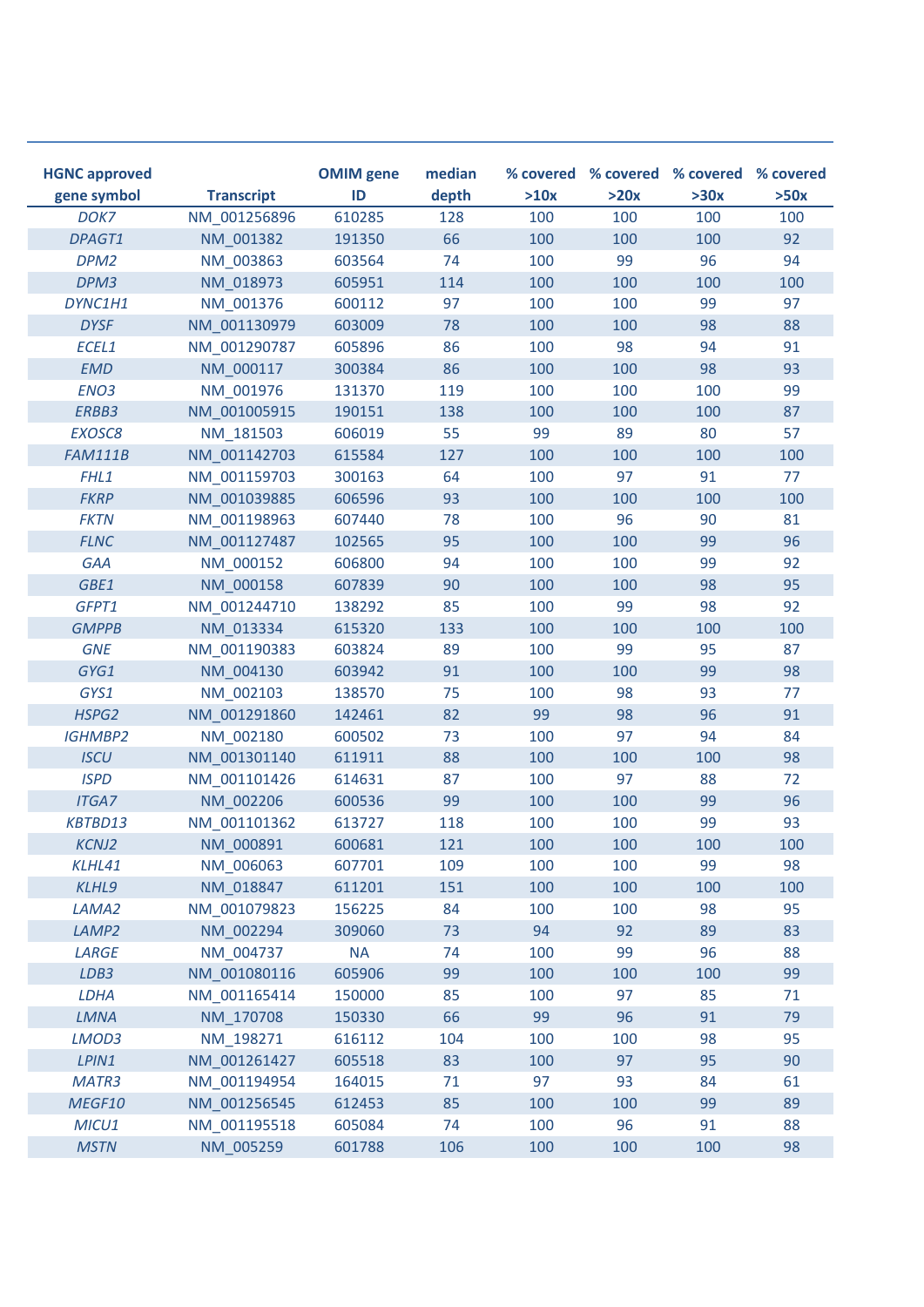| <b>HGNC approved</b><br>gene symbol | <b>Transcript</b> | <b>OMIM</b> gene<br>ID | median<br>depth | >10x | >20x | % covered % covered % covered % covered<br>>30x | >50x |
|-------------------------------------|-------------------|------------------------|-----------------|------|------|-------------------------------------------------|------|
| MTM1                                | NM 000252         | 300415                 | 64              | 100  | 95   | 83                                              | 70   |
| <b>MUSK</b>                         | NM 001166281      | 601296                 | 98              | 100  | 100  | 100                                             | 94   |
| MYF <sub>6</sub>                    | NM 002469         | 159991                 | 84              | 100  | 100  | 100                                             | 100  |
| MYH <sub>2</sub>                    | NM 001100112      | 160740                 | 93              | 100  | 100  | 99                                              | 97   |
| MYH3                                | NM 002470         | 160720                 | 74              | 100  | 99   | 97                                              | 92   |
| MYH7                                | NM 000257         | 160760                 | 70              | 100  | 97   | 94                                              | 86   |
| <b>MYOT</b>                         | NM 006790         | 604103                 | 88              | 100  | 99   | 96                                              | 89   |
| NEB                                 | NM 004543         | 161650                 | 83              | 100  | 99   | 98                                              | 92   |
| ORAI1                               | NM 032790         | 610277                 | 153             | 100  | 97   | 95                                              | 92   |
| PABPN1                              | NM 004643         | 602279                 | 61              | 80   | 76   | 70                                              | 59   |
| <b>PFKM</b>                         | NM 001166686      | 610681                 | 87              | 100  | 100  | 99                                              | 92   |
| PGAM2                               | NM 000290         | 612931                 | 120             | 100  | 100  | 100                                             | 100  |
| PGK1                                | NM 000291         | 311800                 | 48              | 93   | 87   | 78                                              | 46   |
| PGM1                                | NM 001172818      | 171900                 | 86              | 100  | 100  | 98                                              | 89   |
| PHKA1                               | NM 001172436      | 311870                 | 74              | 99   | 97   | 93                                              | 87   |
| PIP5K1C                             | NM 001300849      | 606102                 | 74              | 97   | 96   | 95                                              | 88   |
| <b>PLEC</b>                         | NM_201380         | 601282                 | 85              | 100  | 100  | 99                                              | 95   |
| PNPLA2                              | NM 020376         | 609059                 | 79              | 100  | 99   | 99                                              | 96   |
| <b>POMGNT1</b>                      | NM 001290129      | 606822                 | 85              | 100  | 100  | 99                                              | 93   |
| <b>POMGNT2</b>                      | NM 032806         | 614828                 | 146             | 100  | 100  | 100                                             | 100  |
| <b>POMK</b>                         | NM 001277971      | 615247                 | 105             | 100  | 100  | 100                                             | 100  |
| POMT1                               | NM_007171         | 607423                 | 77              | 100  | 98   | 97                                              | 92   |
| POMT <sub>2</sub>                   | NM 013382         | 607439                 | 76              | 100  | 99   | 97                                              | 93   |
| <b>PTRF</b>                         | NM 012232         | <b>NA</b>              | 93              | 100  | 100  | 100                                             | 100  |
| <b>PYGM</b>                         | NM 005609         | 608455                 | 77              | 100  | 100  | 99                                              | 94   |
| <b>RAPSN</b>                        | NM_005055         | 601592                 | 82              | 100  | 95   | 95                                              | 92   |
| RBCK1                               | NM 031229         | 610924                 | 81              | 100  | 98   | 93                                              | 87   |
| RYR1                                | NM 000540         | 180901                 | 79              | 99   | 97   | 94                                              | 87   |
| SCN4A                               | NM 000334         | 603967                 | 112             | 100  | 99   | 98                                              | 93   |
| SEPN1                               | NM 206926         | <b>NA</b>              | 82              | 89   | 88   | 85                                              | 79   |
| <b>SGCA</b>                         | NM_000023         | 600119                 | 98              | 100  | 100  | 98                                              | 94   |
| <b>SGCB</b>                         | NM_000232         | 600900                 | 98              | 98   | 96   | 91                                              | 80   |
| <b>SGCD</b>                         | NM_000337         | 601411                 | 63              | 100  | 100  | 97                                              | 76   |
| SGCG                                | NM_000231         | 608896                 | 71              | 100  | 100  | 97                                              | 87   |
| <b>SLC52A2</b>                      | NM 001253816      | 607882                 | 106             | 100  | 100  | 100                                             | 100  |
| <b>SLC52A3</b>                      | NM_033409         | 613350                 | 80              | 100  | 100  | 98                                              | 86   |
| SMCHD1                              | NM_015295         | 614982                 | 65              | 100  | 97   | 91                                              | 73   |
| <b>SPEG</b>                         | NM 001173476      | 615950                 | 75              | 100  | 100  | 95                                              | 92   |
| STIM1                               | NM_001277962      | 605921                 | 82              | 100  | 97   | 92                                              | 87   |
| <b>TCAP</b>                         | NM_003673         | 604488                 | 69              | 100  | 100  | 95                                              | 75   |
| TMEM5                               | NM_014254         | <b>NA</b>              | 102             | 100  | 97   | 89                                              | 78   |
| TNNI <sub>2</sub>                   | NM_003282         | 191043                 | 74              | 100  | 100  | 100                                             | 92   |
| TNNT1                               | NM_001126133      | 191041                 | 70              | 100  | 99   | 97                                              | 91   |
| TNPO3                               | NM_001191028      | 610032                 | 81              | 100  | 100  | 100                                             | 96   |